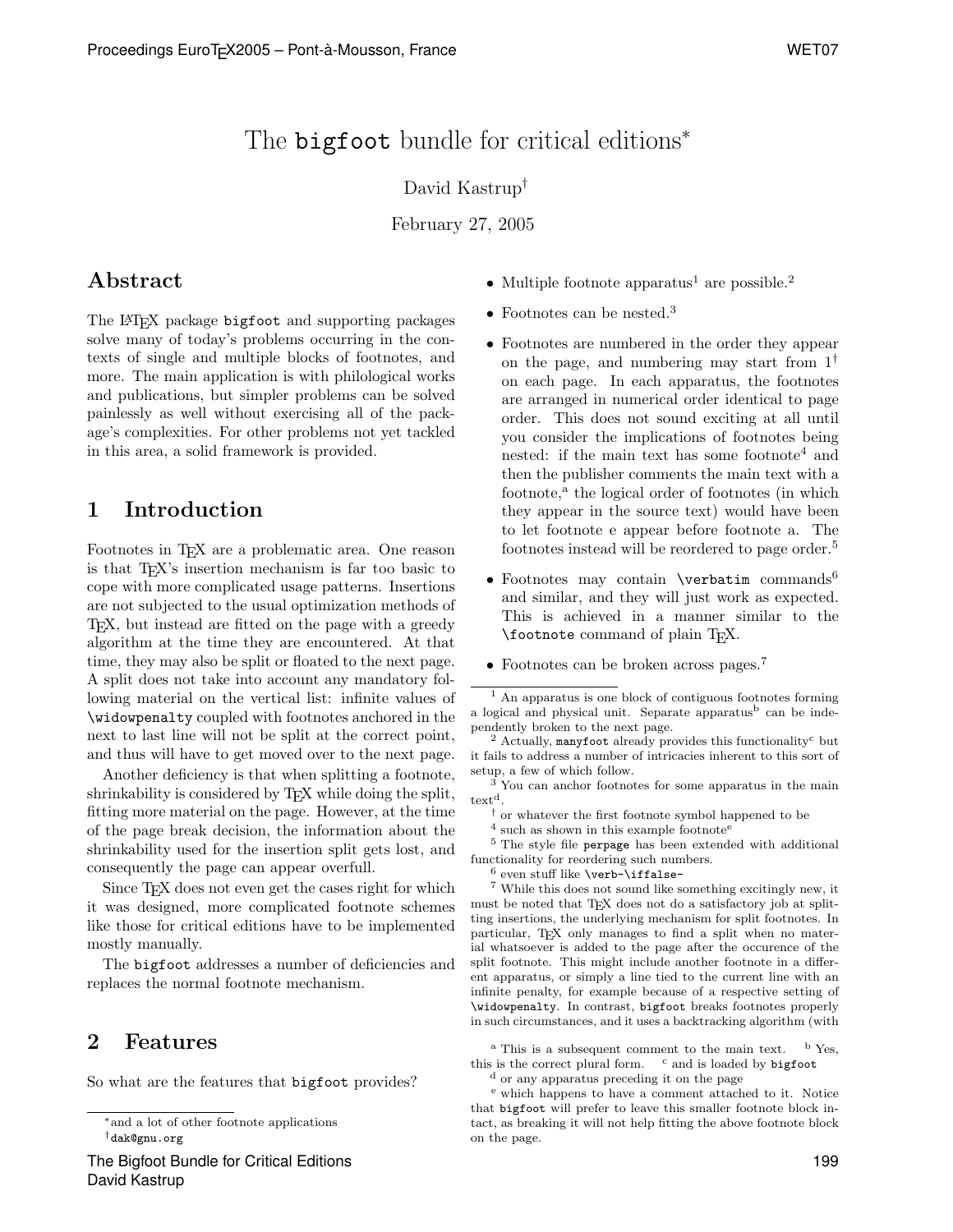- When footnotes are broken across pages, the color stack is maintained properly. Color is handled in LATEX with the help of specials that switch the color (and, in the case of dvips, restoring it afterwards with the help of a color stack). Restarting the footnote on the next page with the proper color is something that has never worked in IAT<sub>EX</sub>. Now it simply does.
- Footnotes may be set in a compact form in one running paragraph.<sup>8</sup>
- Split footnotes will not get jumbled in the presence of floats. bigfoot is not afflicted by this bug in LATEX's output routine since it does not delegate the task of splitting footnotes to T<sub>E</sub>X in the first place. While the faulty output routine of LAT<sub>EX</sub> may still jumble the order of footnotes in that par-

<sup>8</sup> While manyfoot and fnpara also offer this arrangement, bigfoot offers a superior solution in several respects:

- The line breaking can be chosen much more flexibly: with appropriate customization, it is possible to fine-tune quite well when and where stuff will be placed in the same line, and when starting a new line will be preferred.
- In-paragraph footnotes can be broken across pages automatically, just like normal footnotes. They will only be broken after the last footnote in the block has started.
- Pages will not become over- or underfull because of misestimating of the size of in-paragraph footnotes. Also the total width of such footnotes is not restricted to \maxdimen (which sounds generous at something like 6 m or 19 ft, until you realize that a few pages of text suffice to burst that limit, and a few pages of text are reached easily with longer variants of the main text). While TEX will accumulate boxes exceeding this size without problem, it panics at its own audacity if you actually ask about the total width of the acquired material. While one may still not have material exceeding a total vertical size of **\maxdimen** accumulate in one footnote block, one would usually need a few dozen pages for that, and so this limitation is much less noisome than the corresponding restriction on the horizontal size.
- The decision of whether to make a footnote in-paragraph or standalone can be changed for each footnote apparatus at any time, including on mid-page. In fact, you can make this decision for each footnote separately. Since display math requires vertical mode footnotes, this is convenient.
- bigfoot will make a good-faith effort to adapt the normal footnote layout provided by the document class with the \@makefnmark and \@makefntext macros to in-paragraph footnotes.

ticular case (when one footnote gets held over as an insertion 'floated' at infinite cost), bigfoot will sort the jumbled footnotes back into order before processing them.

• Each footnote apparatus can have its own private variant of \@makefntext and a few other macros and parameters responsible for formatting a footnote block. The default is to use what the class provides, but special versions can be defined, for example,

\FootnoteSpecific{variants}% \long\def\@makefntext#1{...

for the footnote block called "variants".

## 3 Drawbacks

What about current drawbacks?

- $\varepsilon$ -T<sub>E</sub>X is used throughout. After it became clear that the implementation of the package would not be possible without using some of  $\varepsilon$ -T<sub>E</sub>X's features, its features were extensively employed: rewriting the package to get along without  $\varepsilon$ -T<sub>E</sub>X would be very hard, even if you came up with ideas for those cases where I could find no other solution. Free T<sub>E</sub>X distributions have come with  $\varepsilon$ -T<sub>E</sub>X for a long time by now (in fact,  $\varepsilon$ -T<sub>E</sub>X is now the recommended engine for LATEX, and actually used as the default in the latest T<sub>EX</sub> Live), but proprietary variants may lack  $\varepsilon$ -T<sub>E</sub>X support. The same holds for quite a few  $\Omega$  versions.
- The licence is not the LPPL, but the GPL. In my book, I consider this an advantage: the functionality of the package is quite important, and it is in its infancy yet. I would not like to encourage a market of proprietary offsprings directly competing with it. While with sufficient financial incentive I might feel confident enough to have the means to reimplement whatever noteworthy extension somebody else might come up with, at the current time I prefer this way of ensuring that the free development does not fall behind and that there is no incentive to turn to developers with no qualms about creating proprietary versions.
- $\bullet$  bigfoot requires twice as many box registers<sup>9</sup> as manyfoot: one set in the form of an insertion for each footnote apparatus, one set as mere boxes.
- It can't handle more footnotes in a single block per page than the group nesting limit of TEX, and

early pruning of branches that can't beat the current optimum) for finding the best split positions for several footnote apparatus in parallel. The fill level of the page is taken into account as well as the costs of the individual splits. A split footnote is penalized with a penalty of 10000 (which is pretty similar to what T<sub>E</sub>X itself does when dealing with footnotes), so that in general T<sub>E</sub>X will tend to avoid splitting more than a single footnote whenever possible. One complication is that if the parts broken to the next page contain footnotes themselves, those have to be moved to the next page completely and adapted to the numbering of footnotes there<sup>a</sup>. This rather intricate and complicated mechanism leads to results that look simple and natural.

<sup>&</sup>lt;sup>a</sup> which can be completely different!

<sup>&</sup>lt;sup>9</sup> Since  $\varepsilon$ -T<sub>E</sub>X has an ample supply of box registers (32767) instead of 256), this is not really much of an additional limitation.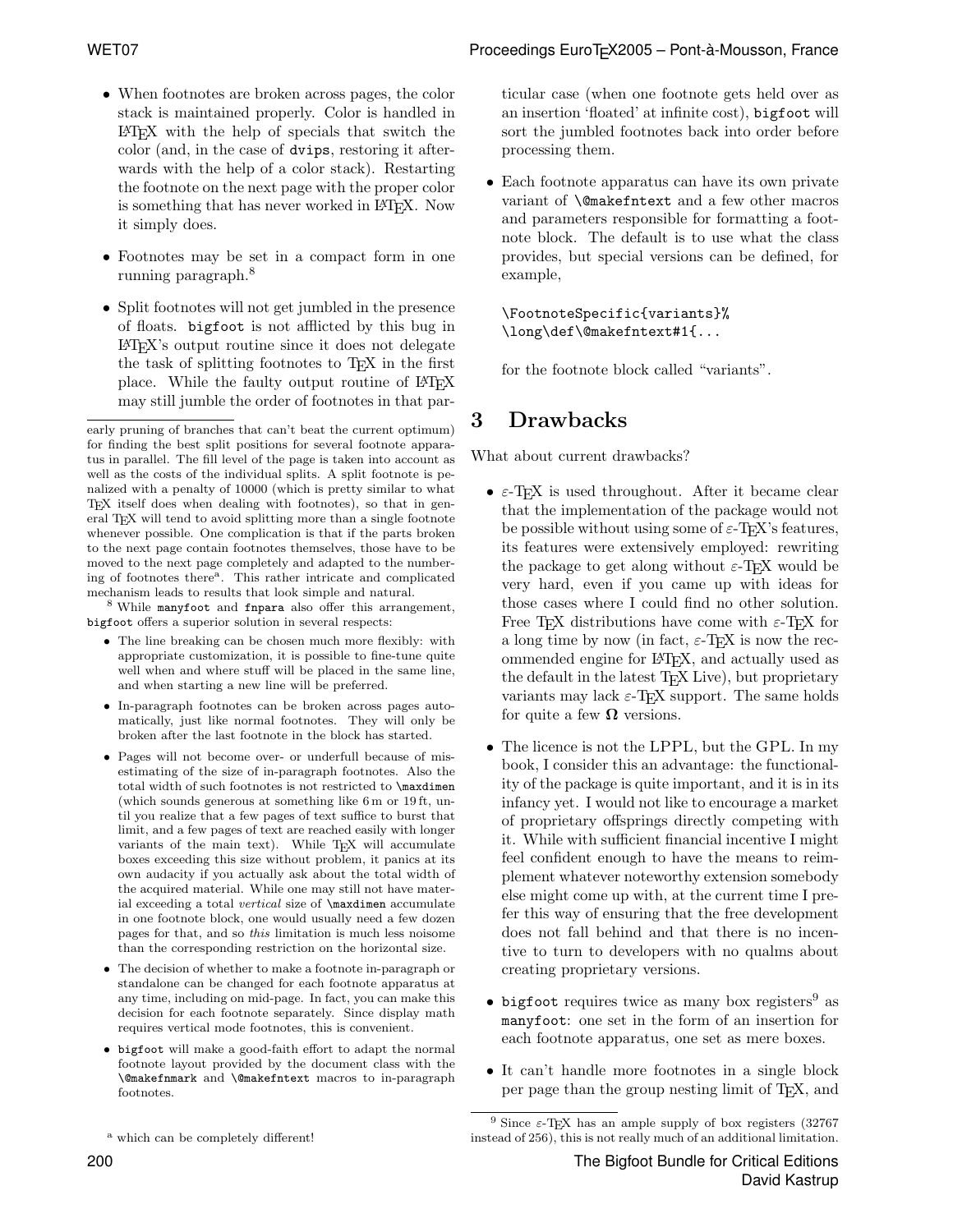that is usually hardwired at 255.†

- Since it meddles considerably with the output routine's workings, interoperation with other packages doing the same might be problematic. Considerable effort has been spent on minimizing possibly bad interactions, but the results might not always be satisfactory and, at the very least, might depend on the load order of packages.
- It slows things down. This is not much of a concern, and usually the package is astonishingly fast.
- The complexity of the package makes it more likely for things to go wrong in new ways.<sup>10</sup>

## 4 Additional new packages

The bundle provides some more packages: perpage is used for the sort of renumbering games mentioned before, and suffix is used for defining augmented commands.

As an example of use for those packages we had previously a few examples where numbers like  $7^{\ddagger}$  and  $255^{\circ}$ were given footnotes, and in order not to confuse this with powers as the following  $666^{11}$  is in danger of, we have switched to per-page numbering of footnotes with symbols for that purpose. The source code simply uses

```
like~7\footnote'{a lucky number}
```
namely a variant footnote command. How is that achieved? Just with

```
\newcounter{footalt}
\def\thefootalt{\fnsymbol{footalt}}
\MakeSortedPerPage[2]{footalt}
\WithSuffix\def\footnotedefault'{%
  \refstepcounter{footalt}%
  \Footnote{\thefootalt}}
```
A new counter is created, its printed representation is set to footnote symbols, the counter is made to start from 2 on each page (since symbol  $1^{\P}$  is a bit ugly), and then a variant of \footnotedefault is defined which will step the given counter and use it as a footnote mark.<sup>12</sup>

<sup>11</sup> strange, yes? ¶ which is ∗

The Bigfoot Bundle for Critical Editions David Kastrup

That's all. One can define several suffixes, the resulting commands are robust<sup>13</sup>, and one can use arguments and other stuff. For example,

#### \WithSuffix\long\def\footnotedefault  $[$ #1]{#2}{...

would augment the macro \footnotedefault by a variant accepting an optional argument.

## 5 Some internals

#### 5.1 Basic operation

The package uses most of the interfaces of manyfoot for its operation. While it uses TEX's insertions for managing the page content, the material collected in those insertions is in a pretty raw state and its size is always overestimated.<sup>14</sup> The actual material that goes onto the finished page is generated from the insertions at \output time.

Material that is put into insertions is prewrapped into boxes without intervening glue.<sup>15</sup> The box dimensions are also somewhat special: while the total height (height+depth) corresponds to the actual size of the footnote, the depth contains a unique id that identifies the last footnote in each box (of which there usually is just one, unless we are dealing with the remnants of an in-paragraph footnote apparatus broken across pages). The width is set to a sort key that is used for rearranging the various footnotes into an order corresponding to their order of appearance on the page.

The boxes are sorted by unvboxing them and then calling the comparatively simple sorting routine (a straight insertion sort):

```
\def\FN@sortlist{{%
  \setbox\z@\lastbox
  \ifvoid\z@ \else
    \FN@sortlist \FN@sortlistii
  \fi}}
\def\FN@sortlistii{%
  \setbox\tw@\lastbox
  \ifvoid\tw@\else
    \ifdim\wd\tw@<\wd\z@
      {\FN@sortlistii}%
    \fi
    \nointerlineskip \box\tw@
  \fi
```
\nointerlineskip \box\z@}

takes a footnote mark and corresponding footnote text.

If you find yourself running out of insertions, etex offers the \reserveinserts command.

<sup>†</sup> This limit seems sufficient at first glance, but one could use the various mechanisms available in connection with in-paragraph footnotes to make sure that a footnote will be broken across the page at a point closely related to the main text's breakpoint (for example, if you are doing an interlinear translation in a footnote). In that case, this limit might become problematic.

<sup>10</sup> Most of those problems should arise under requirements that could not possibly be met without the package, so this would be reason for improving rather than not using the package.

<sup>‡</sup> a lucky number § well, almost as lucky

 $^{12}$  manyfoot defines a two-argument command **\Footnote** that

 $^{13}$  as long as their suffixes are so as well

<sup>&</sup>lt;sup>14</sup> bigfoot simply sets each footnote, even those that should be typeset with others in one block, separately in its own paragraph for estimating its size, which should be a safe upper limit for the size a footnote can take when set in a paragraph with others.

 $^{15}$  That way, there is never a legal breakpoint in an insertion.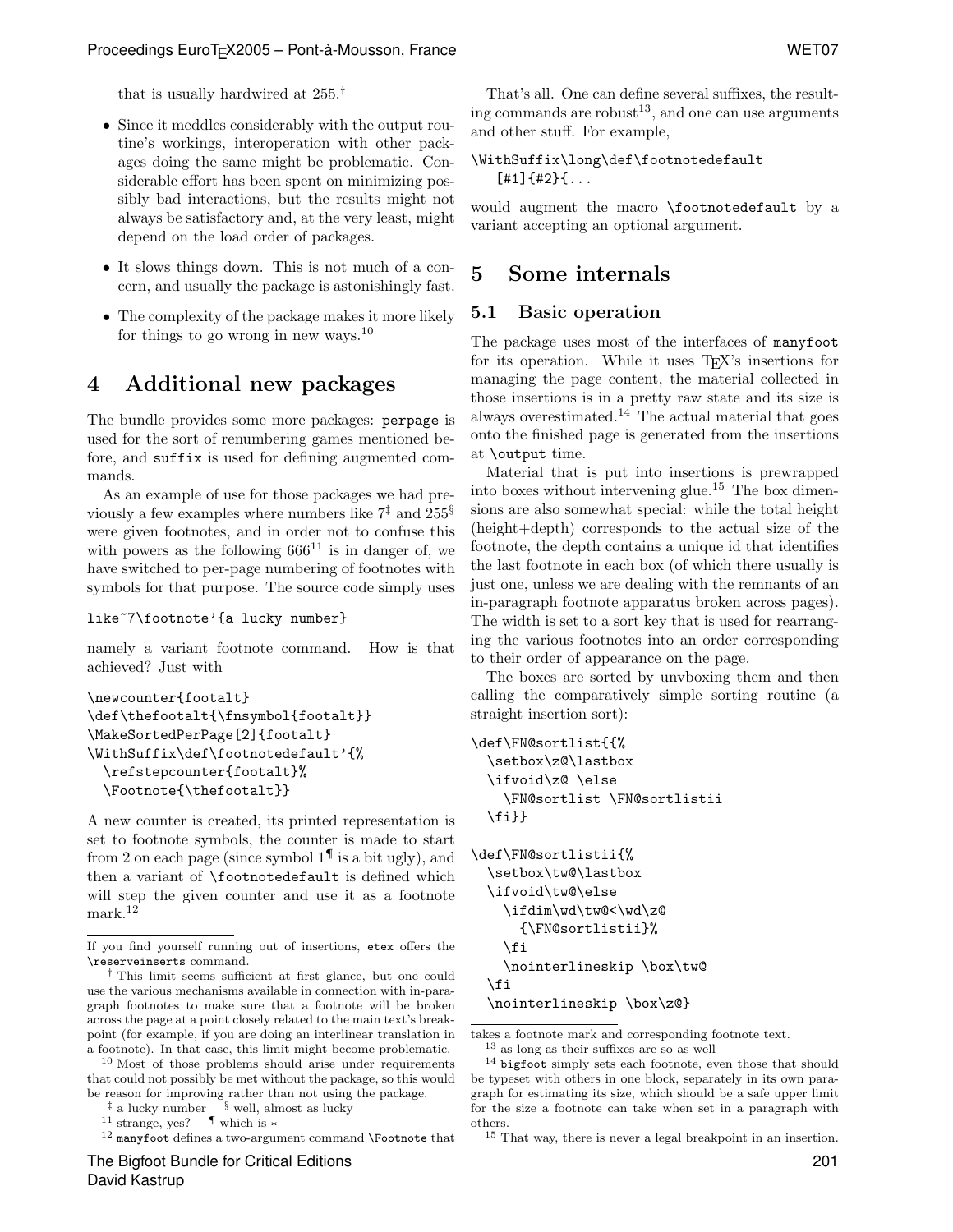and then all consecutive runs of hboxes are joined into vboxes. The desirability of breaking between two inparagraph footnotes depends on their respective size, on whether this would save lines when typesetting, on whether a footnote apparatus can be shrunk by more than a certain factor in this manner, and whether the ratio of allowable joints between footnotes $^{16}$  to the number of footnotes exceeds a certain ratio.<sup>17</sup> The criteria are configurable per apparatus or globally.

There are some footnotes where a vertical arrangement is mandatory, $18$  and the footnote must not be set into a hbox to start with. This is the case, for example, for footnotes containing display math. Placing a + sign before the opening brace of the footnote text will achieve that, and similarly a  $-$  sign can be used for switching in an otherwise vertically arranged footnote apparatus to horizontal arrangement.

bigfoot hooks into the output routine and does its accounting work before the main output routine gets a chance to get called. This work involves sorting the various contributions to a single insertion, joining together all in-paragraph footnotes into a single paragraph, measuring the resulting boxes, and gathering more material from the page in case that this produces an underfull box. Since the insertions bigfoot uses are unsplittable, this will often lead to an overfull box. In that case, the various footnote blocks get split to an optimum size before the real output routine gets called, and if this results in an underfull box again, more material gets called in again.

#### 5.2 Dissecting \@makefntext

The footnote layout of document classes is given by \@makefntext. This macro receives one argument, the body of the footnote. We'll now discuss several problems we want to tackle in the context of using \@makefntext for implementing the layout prescribed by the class file.

#### 5.2.1 Robust footnotes

One problem with LAT<sub>EX</sub>'s footnotes is that they scan their arguments prematurely. We want them to behave more like those of plain T<sub>E</sub>X, to forestall complaints when \verb and its catcode mongering cousins fail to work in footnotes. The trick is to have the

• display math like

$$
\sum_{n=1}^{\infty} \frac{(-1)^n}{n} = \log \frac{1}{2}
$$

macro argument of the \footnote macro not really be a macro argument, but the content of an \hbox or \vbox command, and have subsequent code do its work with  $\alpha$  tergroup, once the command finishes.

This means that we have to cut **\@makefntext** into parts before and after its argument. It turns out that cutting the part before it starts processing its argument is rather easy:

#### \@makefntext \iffalse \fi

will do that. It executes and expands \@makefntext until it comes to the point where it would process its argument, which happens to be \iffalse, and then kills the rest of \@makefntext. At least as long as the argument #1 does not happen to be in itself inside of a conditional, in which case bad things will happen. Very bad things. But a pretty thorough sampling of \@makefntext variants on TEX Live did not turn up such code.

Much more problematic is getting hold of the second part of \@makefntext. It turns out that about 95% of the variations out there in different class files will work with

#### \expandafter \iffalse \@makefntext \fi

which looks rather similar to the above. Unfortunately, it is not quite equivalent, since in the upper code, \@makefntext is cut into two once it has been expanded up to its macro parameter, whereas in the lower version it is cut into two before any parts of it get expanded. If any of the closing braces that follow #1 in the definition of \@makefntext happen to belong to the argument of a macro starting before #1, they will cause spurious closing groups.

Getting the closing part at the end of the footnote without any remaining macro braces is more tricky, inefficient and error prone. One possibility is starting another instance of \@makefntext inside of a box to be discarded later. Then as its macro argument you use code that will repeatedly be closing opened groups until the outer group level is reached again and the box can be discarded.  $\varepsilon$ -T<sub>E</sub>X's grouping status macros (\currentgrouplevel and \currentgrouptype) make it possible to know how to close the current group and whether it is the last involved one. After everything that has been opened has been discarded again, the remaining tokens in the input stream should form a perfect complement to the tokens that the initial \iffalse trick has discarded at the start of the footnote.

One other mechanism probably worth playing with is the use of alignment templates, since they provide a natural way of having TEX switch input contexts across groups. The best approach in that regard would seem to parse the content of the footnote within a \noalign group of a \valign, but that still suffers from the problem that no automatic discretionaries are generated for explicit hyphens.

 $^{16}$  where both footnotes around the breakpoint are considered  $\,$ potentially horizontal material

<sup>&</sup>lt;sup>17</sup> A footnote apparatus in which there are just few horizontally arranged footnotes would appear inconsistent.

<sup>18</sup> like footnotes containing

<sup>•</sup> list environments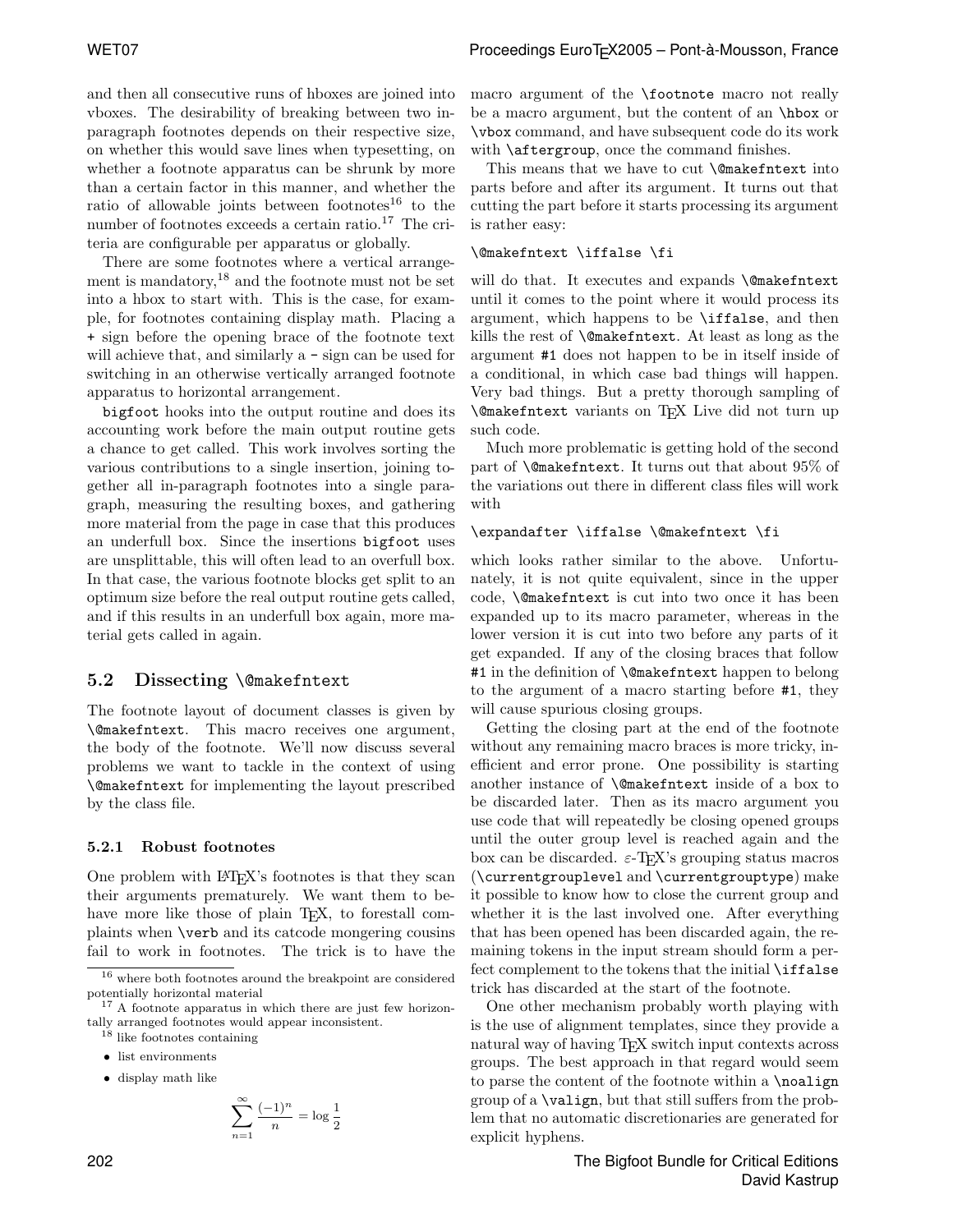But since most of the the \@makefntext variants out in the field are covered with the simple variant (basically, this is the case for all definitions that do not use #1 within a macro argument itself), bigfoot for now has not added any of the more complicated versions. The group discarding trick might perhaps be made available with a separate package option at a later time, if there is sufficient demand for it.

But it may be easier in most cases simply to rewrite the culprits: after all, *\@makefntext* is rarely complicated. Most notably, the \@makefntext of the ltugboat class is so ridiculously contorted that the automated analysis of it fails. (It has been replaced with an equivalent for this article.)

#### 5.2.2 \@makefntext in 'para' footnotes

is really a bit out of place: the 'para' footnote style sets all footnotes within one continuous running paragraph, a manner of operation quite different from the original intent of \@makefntext. Single footnotes are first collected in horizontal mode, and at \output time the relevant footnotes making it to the current page are pasted together. This has several problems: for one, \@makefntext will set paragraph breaking parameters. We need these at the time that we assemble the footnotes into one paragraph. But \@makefntext also generates the footnote mark, so we need to call it for each footnote.

So even when we set  $\text{thefmark}^{19}$  equal to an empty string at footnote assembly time, the assembled footnote mark will likely take up some additional space. This is not the end of our worries: while the formatting will be right for standard footnotes, it does not cater for 'para' footnotes. If we want to have a reasonably looking turnout, here are the conditions we have to meet:

- 1. At the beginning of the footnote block, or if a footnote starts right after a line break, the specified formatting should be used.
- 2. Within the line, we shall keep the spacing between footnote mark and footnote text correct. However, most styles right-justify the footnote mark within a box of fixed size. If we keep this sort of formatting, we will end up with a large space before short footnote marks, and a small one before longer marks. Since the amount of whitespace inside of a line should not be so large as to cause unsightly white holes, nor so small to make the footnote mark confused to be a part of the preceding footnote, we want a fixed spacing before the footnote mark.

The solution to these problems is to do a few measurements: we measure the width that an empty footnote

The Bigfoot Bundle for Critical Editions David Kastrup

mark would cause in the footnote box (and start our assembled footnotes with a negative space compensating that), and we typeset the footnote mark once on its own with \@makefntext, fishing with \unskip and \lastbox for the footnote mark box and resetting it to its natural size (which will kill the particular justification prevalent in the majority of class files doing justification). The difference in box size gets recorded separately until the time that the footnote gets set, and then the interfootnote glue is calculated accordingly.<sup>20</sup>

#### 5.2.3 Maintaining the color stack

is not nice.<sup>21</sup>

What is the color stack, anyway? LATEX's color package provides color selection commands that will change the current text color until the end of the group, where it will be restored.

The involved macros are

- \color@begin@group is called at the start of each 'movable' box: material that does not necessarily appear right away. Without color support loaded, this does nothing. With color support loaded, it is usually equal to \begingroup.
- \color@end@group is the corresponding macro at the end of 'movable' boxen. Any color restoration initiated with \aftergroup in the box will happen right here, still within the scope of the box, instead of outside where it would not move with the box.
- \set@color will be called for setting the current color. It will also use \aftergroup in order to insert a call to \reset@color when the group ends.
- \reset@color will restore the current color to what it was before the current group.

How will the color be restored? We have two different models:

- dvips restores colors by making use of a color stack: dvips can 'push' a new color onto the stack, and pop the previous color back. Consequently, \reset@color inserts a special that tells dvips to pop the stack once.
- pdftex instead restores colors by reinstating the color stored in \current@color after closing the group.<sup>22</sup>

It is clear that the pdftex model is insufficient to even keep the color of the main text across page breaks,

<sup>19</sup> the mark as displayed in the footnote

<sup>20</sup> A few classes work with \parshape or \hangindent, either directly or with a list environment, and this is also taken into consideration as far as possible.

<sup>21</sup> The main philosophy for work on the color stack has been summarized well by David Carlisle: "It's not my fault."

 $22$  Of course this means that if we are at the end of a movable